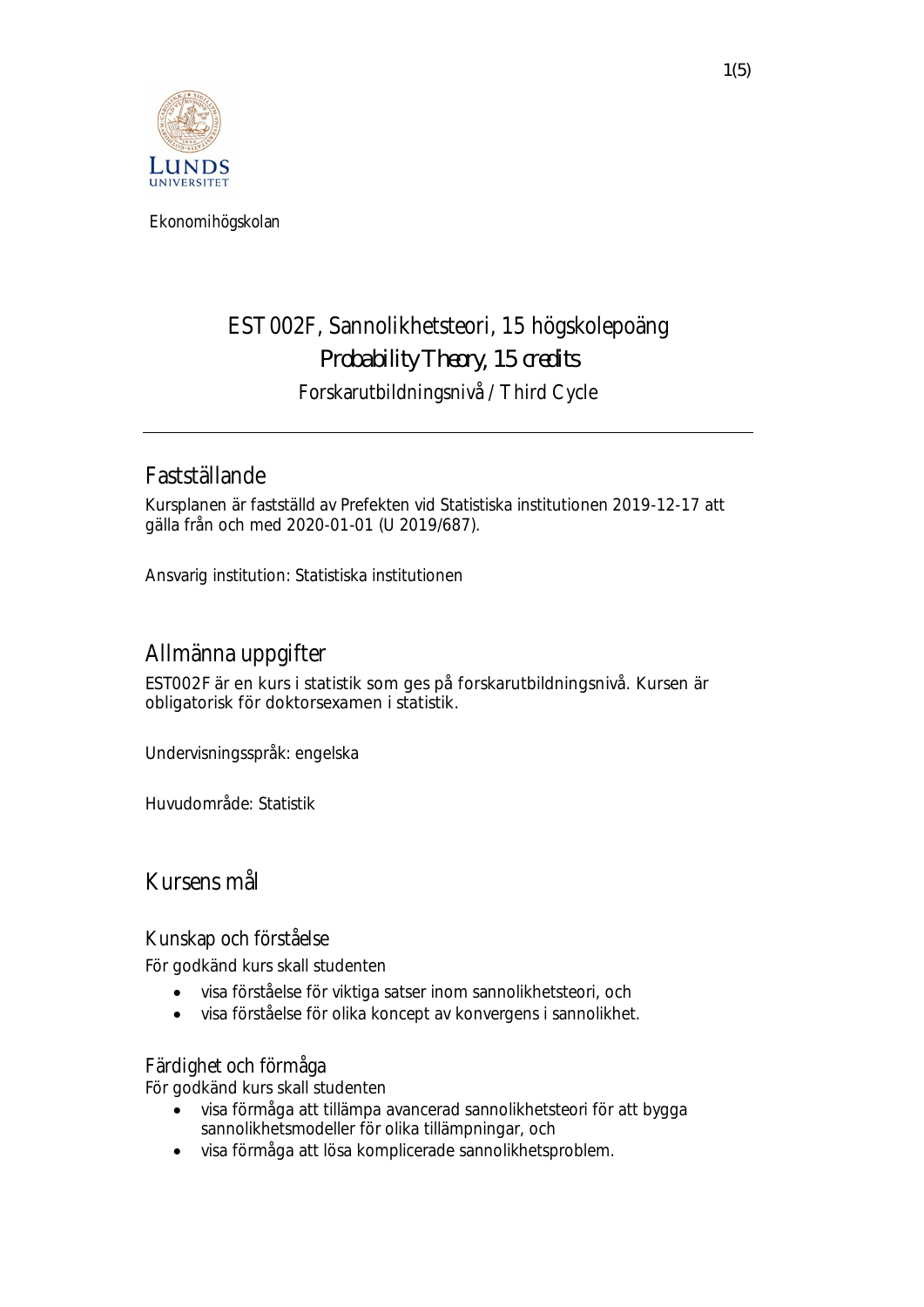**Värderingsförmåga och förhållningssätt** För godkänd kurs skall studenten

· visa förmåga att förklara olika koncept av konvergens i sannolikhet.

#### **Kursens innehåll**

Kursen ger en gedigen bakgrund och förståelse för grundläggande resultat och metoder i sannolikhetsteori på en avancerad nivå. Den behandlar slumpvariabler i en och flera dimensioner, betingade fördelningar, momentgenererande och karaktäristiska funktioner, multivariat normalfördelning, kvadratiska former, ordningsstatistikor, konvergenskriterier för slumpvariabler, Borel-Cantelli lemman, konvergens via transformationer, centrala gränsvärdessatsen samt stora talens lag i stark form. Dessutom studeras Poissonprocesser, betingning på antal händelser eller på tidpunkter för händelser, uttunnad Poissonprocess och sammansatt Poissonprocess.

## **Kursens genomförande**

Kursen är utformad som en serie föreläsningar och övningar.

## **Kursens examination**

Examinationen utgörs av en skriftlig tentamen och muntliga presentationer.

## **Betyg**

Betygsskalan omfattar betygsgraderna GU (godkänt/underkänt).

*Lunds universitet ser allvarligt på fusk och plagiat och disciplinära åtgärder vidtas gentemot studenter som misstänks vara inblandade i någon form av fusk och/eller plagiat. Vid bevisat fusk kan påföljden bli avstängning från studier vid Lunds universitet under en viss tid.*

#### **Förkunskapskrav**

Doktorander som är antagna till forskarutbildning i statistik eller i närliggande ämne är behöriga till kursen.

**Övrigt**

## **Kurslitteratur**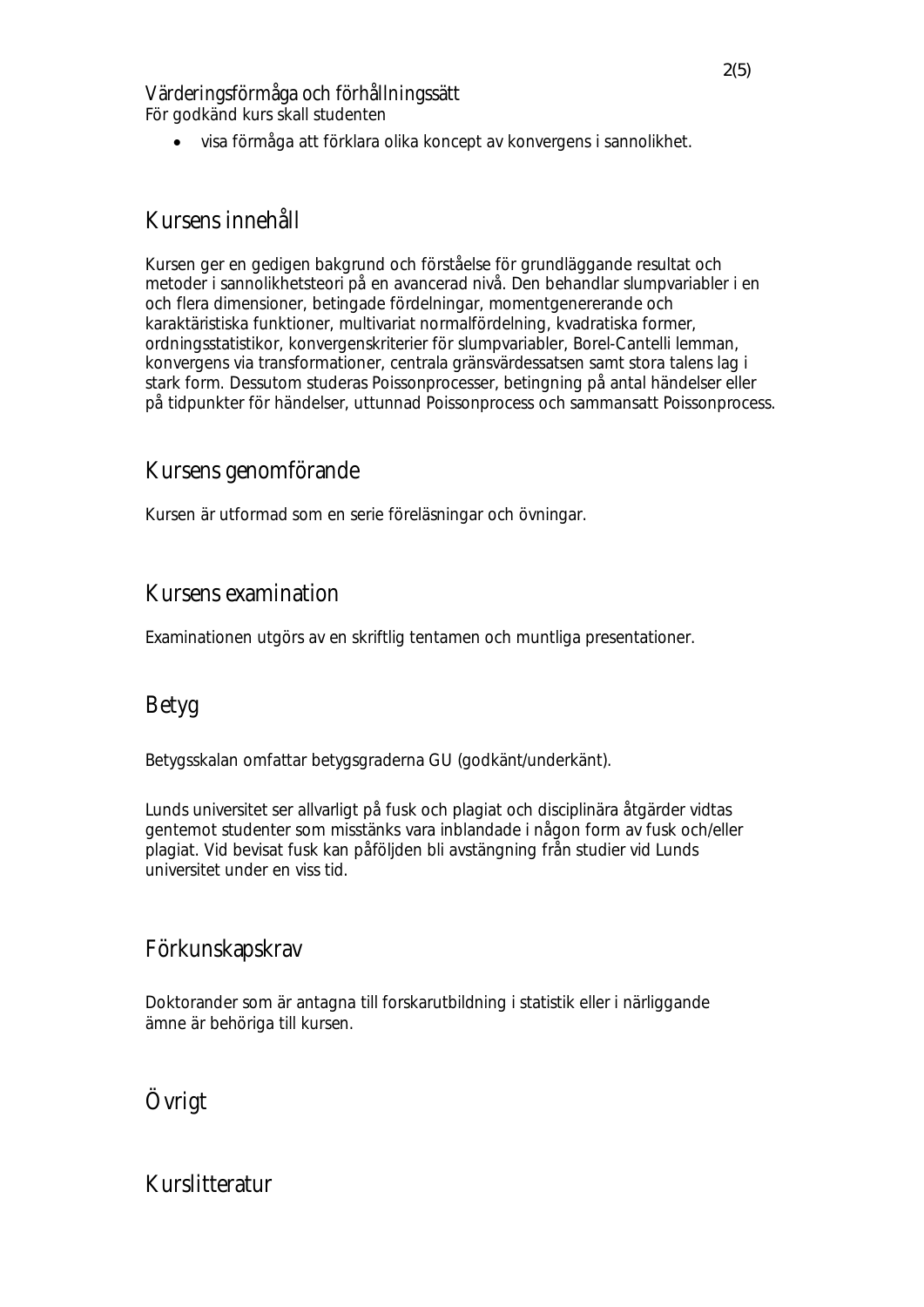Se separat litteraturlista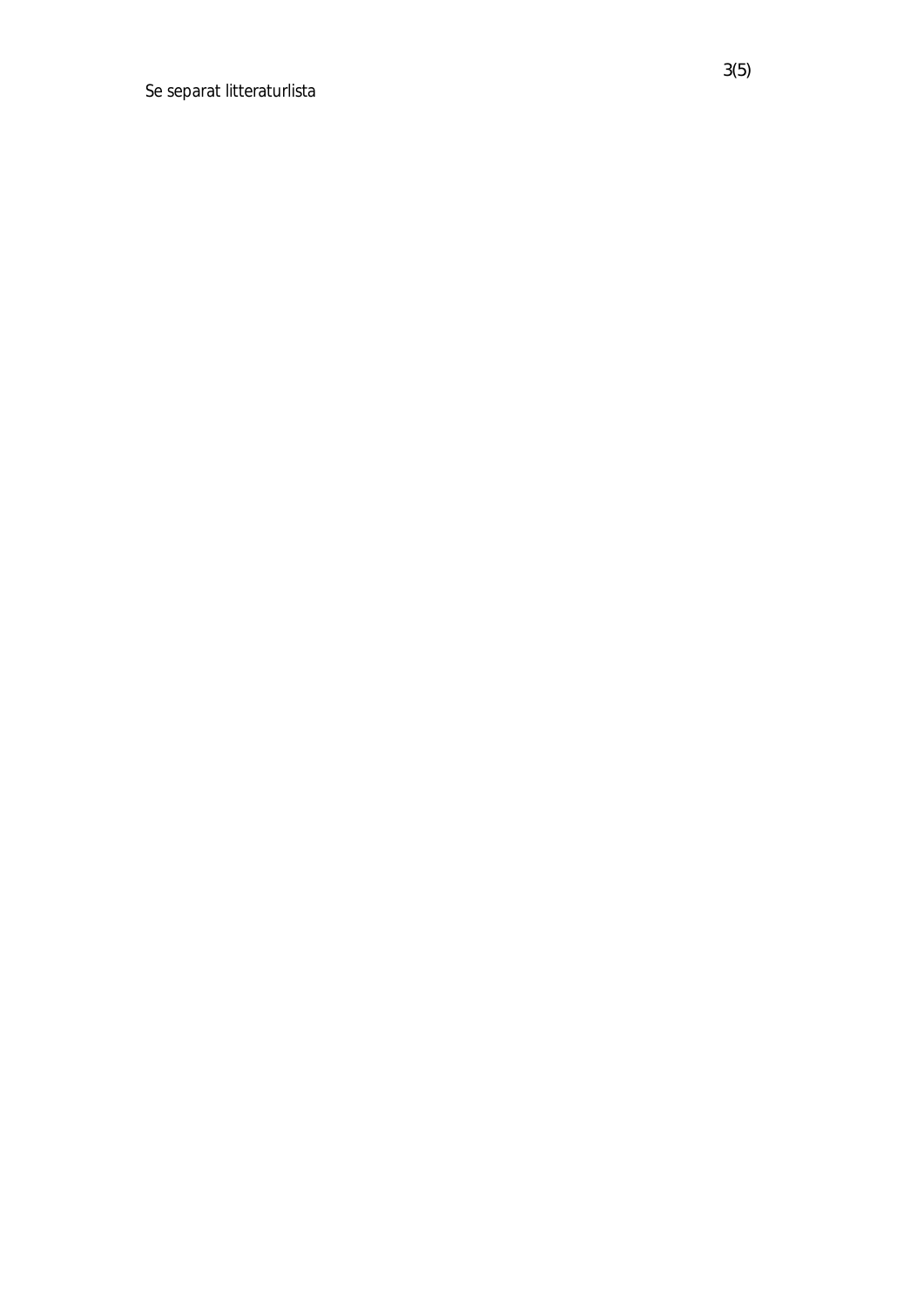

 **School of Economics and Management**

# **EST002F, Probability Theory, 15 credits** *Sannolikhetsteori, 15 högskolepoäng* **Third Cycle / Forskarutbildningsnivå**

## **Decision data**

The syllabus was approved by the Head of the Department of Statistics on 2019-12-17 to be valid from 2020-01-01 (U 2019/687).

*Department:* Department of Statistics

## **General information**

The course EST002F is a course in Statistics at the third cycle level. The course is compulsory for a degree of doctor in Statistics.

*Language of instruction*: English

*Main field of studies:* Statistics

#### **Learning outcomes**

**Knowledge and understanding**

For a passing grade the student shall

- · demonstrate an understanding of important theorems within probability theory, and
- · demonstrate an understanding of various convergence concepts in probability.

#### **Competence and skills**

For a passing grade the student shall

- · demonstrate the ability to apply advanced probability theory to build probability models in applications, and
- · demonstrate the ability to solve complicated probabilistic problems.